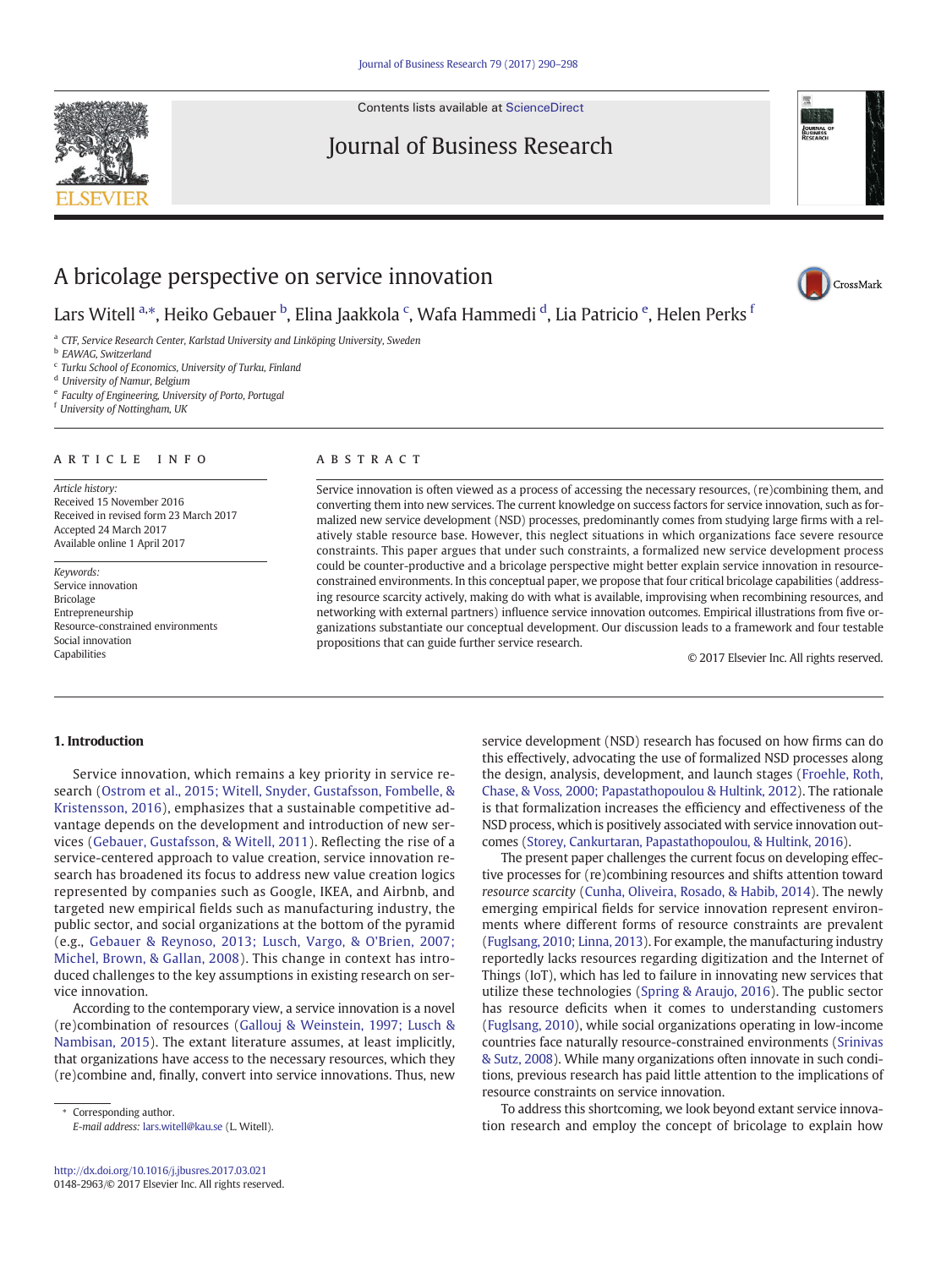organizations innovate services in resource scarce environments. Bricolage refers to solving problems and taking advantage of opportunities by combining resources at hand ([Baker & Nelson, 2005\)](#page-7-0) and can be contrasted with behaviors that involve seeking new resources to address new situations or opportunities ([Duymedjian & Rüling, 2010](#page-8-0)). We consider the bricolage concept as a set of capabilities related to improvisation and making do with what resources are available. The bricolage concept originates from technology and product innovation research, but has rarely been applied in research on service innovation. From a bricolage perspective, firms view scarcity as an opportunity, which makes it a suitable conceptual lens for extending research on service innovation ([Salunke, Weerawardena, & McColl-Kennedy, 2013\)](#page-8-0).

The present article makes four theoretical contributions. First, we shift the attention of service innovation research from resource-rich to resource-constrained environments, and suggest that bricolage is a key perspective in understanding service innovation in such environments. Second, we propose four specific bricolage capabilities (addressing resource scarcity actively, making do with what is available, improvising when recombining resources, and networking with external partners) that influence service innovation outcomes in resourceconstrained environment. Third, our analysis is summarized in four testable propositions, which can guide and be tested by future service research. Fourth, we suggest potential contingencies for the impact of such bricolage capabilities, thereby extending the extant knowledge on the bricolage concept.

### 2. Literature review

### 2.1. Service innovation

#### 2.1.1. Service innovation as a novel combination of resources

In its early days, service innovation research mainly discussed differences between product and service innovation ([Johne & Storey, 1998;](#page-8-0) [Snyder, Witell, Gustafsson, Fombelle, & Kristensson, 2016](#page-8-0)). Service innovation was perceived as inherently different from product innovation by virtue of being incremental and continuous in nature, explaining the absence of distinct "developmental stages" and research and development (R&D) departments in service firms ([Johne & Storey, 1998\)](#page-8-0). More recently, service research has developed new conceptualizations of service innovation, building on service-centered approaches to value creation [\(Lusch & Nambisan, 2015](#page-8-0)). These service-centered approaches suggest that service innovations are not only incremental and continuous improvements, but can be both radical and disruptive, creating a leap in customer value [\(de Brentani, 2001; Michel et al., 2008\)](#page-7-0).

Accordingly, service innovation concerns recombining resources in novel ways. In other words, service innovation can be viewed as "the rebundling of diverse resources that create novel resources that are beneficial … to some actors in a given context" ([Lusch & Nambisan, 2015](#page-8-0) p. 161) or as "the collaborative recombination of practices that provide novel solutions for new or existing problems" [\(Vargo, Wieland, & Akaka, 2015](#page-8-0) p. 64). This follows a Schumpeterian view of innovating, suggesting that it concerns "carrying out of new combinations" ([Schumpeter, 1934](#page-8-0) p. 66). Service innovation takes advantage of new combinations of resources derived from existing technology and knowledge. Service innovation often starts with a change in a resource that then opens up to new combinations. In line with recent conceptualizations in service research, we view all innovations as recombinations of existing and new resources.

#### 2.1.2. The NSD process

While the incremental and continuous nature of service innovation initially explained the absence of distinct "developmental stages", research later agreed that service innovation benefits from formalizing the NSD process as well as employing deliberate and structured approaches for involving customers, employees, suppliers, and partners [\(de Brentani, 2001; Storey et al., 2016](#page-7-0)). Most studies on success factors have recommended establishing a formalized NSD process, and several researchers have regarded the NSD process as the most important success factor (Biemans, Griffi[n, & Moenaert, 2015\)](#page-7-0). A recent meta-analysis highlighted the importance of both the effectiveness and the efficiency of the NSD process [\(Storey et al., 2016\)](#page-8-0). Furthermore, previous studies have empirically demonstrated that the formalization of the NSD process shortens time-to-market [\(Froehle et al., 2000\)](#page-8-0).

The formalization of the NSD process is a vital element for service innovation [\(Cooper & de Brentani, 1991; de Brentani, 2001; Storey &](#page-7-0) [Easingwood, 1998](#page-7-0)). Most process models in the NSD literature contain the four stages of design, analysis, development, and full launch. The more elaborate and formalized NSD process, the higher the performance ([Melton & Hartline, 2015\)](#page-8-0). NSD models are often based on a stage-gate model, with suggestions on which methods to use in different stages [\(Edvardsson, Meiren, Schäfer, & Witell, 2013\)](#page-8-0). Indeed, the better organizations formalize the tasks involved in developing new services, the easier it is to replicate, convey, and improve them [\(Ferdows, 2006](#page-8-0)). However, there is a duality of the service innovation process; that is, process formalization can improve effectiveness and efficiency, but it can also inhibit creativity and lead to less innovative services. [Table 1](#page-2-0) summarizes previous research findings on the role of formalization of NSD processes in service innovation.

#### 2.2. Bricolage in resource-constrained environments

#### 2.2.1. Innovation and resource scarcity

Resources are the tangible and intangible assets that firms use to develop and implement their strategies ([Ray, Barney, & Muhanna, 2004](#page-8-0)). Innovating depends less on finding optimal combinations of resources than it does on using, for development tasks, resources that are hidden, scattered, or badly utilized [\(Hirschman, 1958\)](#page-8-0). Resources appear to be particularly important for services because service innovation starts with a change in a resource that then opens up to new combinations of resources. In many situations, service innovation occurs in resourceconstrained environments.

Resource scarcity is not a uniform concept. First, the focal firm trying to innovate the service might have internal resource constraints [\(Gupta,](#page-8-0) [Smith, & Shalley, 2006\)](#page-8-0). A firm can have too few employees with a certain capability, the employees could be situated in the wrong organizational unit, or their capabilities could be outdated. Second, resource constraints can occur at the customer's end. Customers might lack the financial resources to afford the use of services [\(Cunha et al., 2014](#page-7-0)) or the competences to participate in the design and testing of service innovations [\(Gebauer & Reynoso, 2013\)](#page-8-0). Third, resource constraints can occur in the business environment when other organizations lack the resources to partner in NSD or service provision (e.g., [Barrett et al.,](#page-7-0) [2015; Srinivas & Sutz, 2008\)](#page-7-0).

Following [Srinivas and Sutz \(2008\)](#page-8-0), we refer to resource constraints and/or scarcity in comparative terms, viewing scarcity either quantitatively or qualitatively. Organizations often experience scarcity when they try to attract specific human, financial, or other resources when they are needed ([Baker & Nelson, 2005](#page-7-0)). Resource scarcity have been discussed in different literature streams, including organizational behavior, innovation, and entrepreneurship. We view resource constraints as the lack of a resource needed for innovating ([Cunha et al., 2014](#page-7-0)). Research into resource constraints has either discussed the matter on a general level ([Staw, 1980](#page-8-0) or addressed the scarcity of specific resources such as financial, technical, human, and time [\(Cunha et al., 2014](#page-7-0)). In addition, research has discussed scarcity in institutions and infrastructure [\(Barrett et al., 2015\)](#page-7-0) or addressed knowledge and skills as a specific resource of humans [\(Baker & Nelson, 2005\)](#page-7-0).

### 2.2.2. Bricolage

The bricolage concept originates from technology and product innovation, but has rarely been applied to service innovation, see [Table 2.](#page-2-0) It was originally introduced by [Levi-Strauss \(1966\),](#page-8-0) who basically contrasted engineers with bricoleurs. While engineers follow specific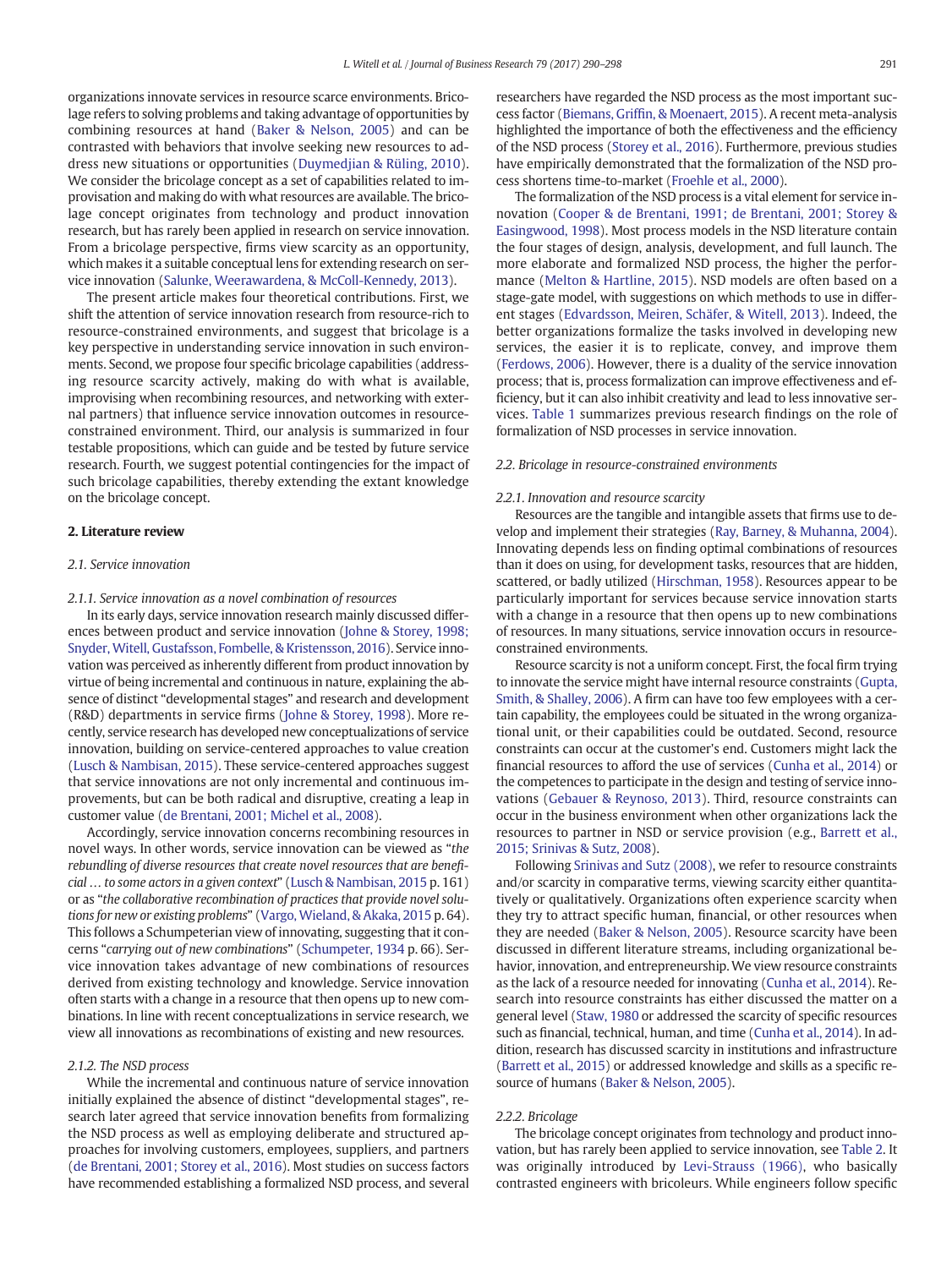# <span id="page-2-0"></span>Table 1

Formalization of the development process in new service development (NSD).

| Authors                        | Type of study        | Description                                                                                                                                                                                                   |
|--------------------------------|----------------------|---------------------------------------------------------------------------------------------------------------------------------------------------------------------------------------------------------------|
| Cooper and de Brentani (1991)  | Survey               | Execution of activities in the launch phase, marketing, technical activities, and pre-development activities is strongly linked<br>to success.                                                                |
| Storey and Easingwood (1998)   | Survey               | The process of developing a new product and overcoming various barriers (administrative, legal, and operational)<br>generates a general development expertise that can be used for further development.       |
| Froehle et al. (2000)          | Survey               | Formalization of the NSD process enables replication and cycle time reduction. Firms with formal NSD processes are more<br>likely to outperform competitors by taking advantage of a "first mover" advantage. |
| de Brentani (2001)             | Survey               | A well-planned NSD process can provide important benefits, particularly when developing incremental new service offerings.                                                                                    |
| Stevens and Dimitriadis (2004) | Case study           | The number of stages and the kind of actors involved revealed no linear development pattern, but rather a weakly<br>structured NSD process.                                                                   |
| Edvardsson et al. (2013)       | Survey               | A formalized development process tends to produce higher NSD performance due to reduced miscommunication and<br>eliminate non-value-added activities.                                                         |
| Melton and Hartline (2015)     | Survey               | Process formalization inhibits creativity and service innovation. However, process complexity has a significant, positive<br>direct impact on service innovation radicalness.                                 |
| Biemans et al. (2015)          | Literature<br>review | The literature does not present a Stage-Gate model for NSD, Such a general model of the NSD process may be contingent<br>on the service context.                                                              |
| Storey et al. (2016)           | Meta-analysis        | Development efficiency is critical for service innovation performance. For tacit services, there is a greater need for a<br>formalized NSD process.                                                           |

procedures to perform their work, a bricoleur is someone who uses 'whatever is at hand' and this repertoire of resources can be odd and heterogeneous. Bricolage occurs either at the individual level of the entrepreneur (or intrapreneur) or at the organizational level. Since our focus is on organizations, we discuss bricolage at the organizational level. Organizations relying on bricolage can be seen as 'muddling through' [\(Lindblom, 1959\)](#page-8-0), an approach that directs an organization's decisionmaking in resource-constrained environments [\(Gatignon & Xuereb,](#page-8-0) [1997\)](#page-8-0). Bricolage is about combining strategically existing resources to create unique opportunities and greater value for clients [\(Baker &](#page-7-0) [Nelson, 2005; Garud & Karnøe, 2003\)](#page-7-0).

Bricolage refers to solving problems and taking advantage of opportunities by combining existing resources [\(Baker & Nelson, 2005\)](#page-7-0). Bricolage can be contrasted with behaviors involving seeking new resources to address new situations or opportunities [\(Duymedjian & Rüling,](#page-8-0) [2010\)](#page-8-0). The extant literature attributes bricolage to organizations that access resources available to them to circumnavigate certain constraints. Although theories on bricolage and service innovation appear to share a similar underlying logic with respect to recombining resources in a novel manner, bricolage remains a relatively underexplored area in service innovation research ([Storey et al., 2016](#page-8-0)).

#### 2.2.3. Bricolage capabilities

We argue that *bricolage capability*  $-$  that is, the ability to deploy a particular form of bricolage – explains why some organizations are more successful than others when facing resource constraints. Bricolage capabilities are embedded into the entrepreneurial process comprising opportunity creation, opportunity development, and exploitation (cf. [Vanevenhoven, Winkel, Malewicki, Dougan, & Bronson, 2011\)](#page-8-0). Various bricolage capabilities enhance the efforts of an organization along this process.

We posit that bricolage is built on the four following capabilities: (i) actively addressing resource scarcity, (ii) making do with what is available, (iii) improvising when recombining resources, and (iv) networking with external partners [\(Baker & Nelson, 2005; Fisher, 2012; Linna,](#page-7-0) [2013\)](#page-7-0).

First, organizations can either address resource constraints actively or avoid this challenge. The latter means that organizations engage in avoidance behaviors or escape from acting under the constraints of resource scarcity [\(Rosenzweig, Grinstein, & Ofek, 2016](#page-8-0)) by abandoning new opportunities, terminating innovation projects, or exiting markets [\(Baker & Nelson, 2005](#page-7-0)). However, through the ability to actively address resource scarcity, firms can seize advantages where competitors may

#### Table 2

Studies on bricolage in organizations.

| aares on streetage in organisations.                   |                                                                      |                                                                                                                                                                                    |  |  |  |  |  |
|--------------------------------------------------------|----------------------------------------------------------------------|------------------------------------------------------------------------------------------------------------------------------------------------------------------------------------|--|--|--|--|--|
| Authors                                                | Focus                                                                | Description                                                                                                                                                                        |  |  |  |  |  |
| Ciborra (1996)                                         | Entrepreneurial bricolage in high-tech firms                         | Bricolage contributing to the survival of high-tech firms facing task uncertainty                                                                                                  |  |  |  |  |  |
| Garud and Karnøe (2003)                                | Technology entrepreneurship in newly<br>emerging wind power industry | Bricolage as contrasting approach to technology breakthrough                                                                                                                       |  |  |  |  |  |
| Baker and Nelson (2005)                                | Entrepreneurial bricolage in<br>resource-constrained companies       | A process model of bricolage and growth                                                                                                                                            |  |  |  |  |  |
| Spencer, Murtha, and Lenway (2005)                     | Bricolage for technological entrepreneurship                         | Opportunities and challenges when operating within countries that display four<br>types of national political institutional structures                                             |  |  |  |  |  |
| Leybourne and Sadler-Smith (2006)                      | Organizational bricolage                                             | Bricolage as embedded in improvisation, intuition, and creativity                                                                                                                  |  |  |  |  |  |
| Baker (2007)                                           | Organizational bricolage                                             | Description of the relationship between bricolage and improvisation                                                                                                                |  |  |  |  |  |
| Andersen (2008)                                        | Entrepreneurial and organizational bricolage                         | Bricolage clarifies innovations in emerging, bottom-up processes and utilizes what<br>is at hand, Pioneering entrepreneurs use incremental processes of problem solving            |  |  |  |  |  |
| Essén (2009)                                           | Organizational bricolage                                             | Individuals' "making do with resources at hand," can trigger service innovation                                                                                                    |  |  |  |  |  |
| Engelen, Erturk, Froud, Leaver, and<br>Williams (2010) | Organizational bricolage                                             | Bricolage as a main element for financial innovation                                                                                                                               |  |  |  |  |  |
| Fuglsang and Sørensen (2011)                           | Organizational bricolage                                             | Innovation in reality happens as small step 'bricolage'-as a 'do-it-yourself'<br>problem-solving activity taking place in daily work situations                                    |  |  |  |  |  |
| Salunke et al. (2013)                                  | Entrepreneurial and organizational bricolage                         | Making do by combining resources at hand as higher levels of entrepreneurial<br>bricolage are associated with higher levels of interactive and supportive innovation               |  |  |  |  |  |
| Halme, Lindeman, and Linna (2012)                      | Intrapreneurial bricolage                                            | Intrapreneurial bricolage as creative bundling of scarce resources to help innovators<br>overcome organizational constraints and to mobilize internal and external resources       |  |  |  |  |  |
| Desa (2012)                                            | Bricolage for social entrepreneurs                                   | Bricolage to reconfigure existing resources at hand                                                                                                                                |  |  |  |  |  |
| Senyard, Baker, Steffens, and<br>Davidsson (2014)      | Entrepreneurial bricolage                                            | Variations in the degree to which firms engage in bricolage behaviors can provide a<br>broadly applicable explanation of innovativeness under resource constraints by<br>new firms |  |  |  |  |  |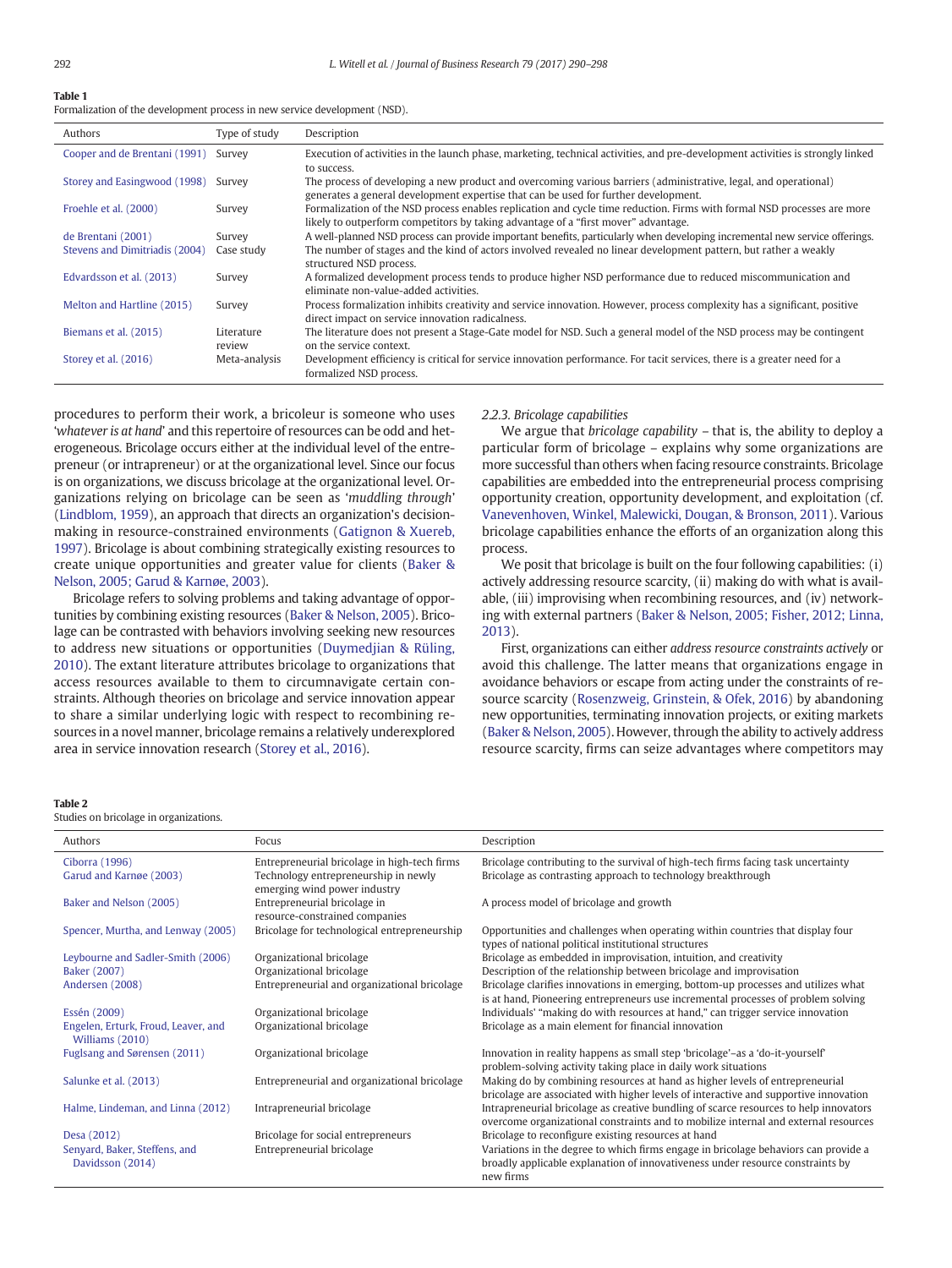only find obstacles ([Cunha et al., 2014\)](#page-7-0). When confronted with resource scarcity, individuals can become more creative ([Mullainathan & Sha](#page-8-0)fir, [2013\)](#page-8-0). As a counterproductive side effect, resource scarcity can also lead to a tunnel effect, in which individuals neglect factors that might be important for innovation ([Mullainathan & Sha](#page-8-0)fir, 2013). These two effects might explain why resource scarcity facilitates innovation in some situations, but can lead to failure in others.

Second, since acquiring and creating new resources is out of reach in resource-constrained environments, bricolage requires the ability to making do with what resources are available. Bricoleurs are able to 'make do' with cheap and free resources that others regard as useless and recombine them for new purposes [\(Baker & Nelson, 2005](#page-7-0)). Such 'making do' is about applying combinations of the resources at hand to new problems and opportunities ([Baker & Nelson, 2005\)](#page-7-0). Of course, this can create solutions that are neither perfect nor elegant [\(Levi-](#page-8-0)[Strauss, 1966\)](#page-8-0). Nevertheless, such solutions might assist organizations when they face market uncertainties and when they want to test new products and services rather quickly.

Making do with what is available is regarded as a type of stop-gap tactic that leads to imperfect ('good-enough') solutions. When a firm adopts extremely high standards of 'good enough' solutions under severe resource constraints, bricolage can even trigger radical innovation [\(Levi-Strauss, 1966\)](#page-8-0). 'Good enough' solutions might initially attract less demanding customers, but once these solutions become mature, they can disrupt the existing markets through the formation of a new value constellation [\(Christensen, 2013\)](#page-7-0). Such 'good enough' solutions often occur through a leveraging process; for example, the recombination of existing resources. External resources (such as customers' knowledge and skills) are used to fill gaps and to enhance or add value to existing resources.

Third, bricolage requires the ability to improvise. Improvisation can be viewed as a tactic of the organization to mobilize and combine resources in a novel way ([Weick, 1993\)](#page-8-0). It includes compensation approaches to close the gap caused by resource scarcity by utilizing other, existing resources that compensate for the missing resources [\(Rosenzweig et al., 2016](#page-8-0)). Bricoleurs are seen as thinkers who are able to improve, imagine, combine, and search for new, unexpected resources [\(Miettinen & Virkkunen, 2005\)](#page-8-0). Improvising does not occur randomly, and instead requires an accumulation of knowledge and experiences ([Duymedjian & Rüling, 2010\)](#page-8-0) combined with intuition, creativity, and problem-solving. In resource-constrained environments, innovators must cleverly use existing resources and available information. The current situation – the here and now – is more heightened and used to inform innovation decisions than predictions of future developments.

Improvisation requires rigorous trial-and-error experimentation, which will lead to the gradual accumulation of knowledge and skills through learning from failures and successes of different experiments [\(Duymedjian & Rüling, 2010\)](#page-8-0). A decision about whether an organization should invest in improvisation through trial-and-error experimentation should not be based on expected returns, budgets, and schedules. Instead, the decision should be made by considering the affordability of the loss [\(Sarasvathy & Dew, 2008](#page-8-0)). Organizations implementing bricolage capabilities reduce their risks by understanding what they can afford to lose ([Coviello & Joseph, 2012\)](#page-7-0). However, affordable loss also suggests that highly creative but risky innovation opportunities may be lost as innovators seek to focus on and integrate synergistic resources [\(Blauth, Mauer, & Brettel, 2014\)](#page-7-0). This not only leads to incremental innovation, but sometimes even to radical and discontinuous innovations.

Fourth and finally, bricolage requires the ability to network with external partners for better coping with resource constraints [\(Perry,](#page-8-0) [Chandler, & Markova, 2012\)](#page-8-0). Gaining access to external resources is considered a key driver for networking, as resources residing outside the organization enable novel resource combinations, complex problem solving, reduced development times and costs, and faster commercialization and diffusion of the innovation [\(Aarikka-Stenroos, Sandberg, &](#page-7-0) [Lehtimäki, 2014; Tether & Tajar, 2008](#page-7-0)). External resources can be accessed in two main ways: by acquiring resources through market transactions, or by mobilizing resources through partnering and collaborating with external organizations [\(Coviello & Cox, 2006\)](#page-7-0). Gaining access to resources by other network actors necessitates that the bricoleur can offer something in return: either monetary compensation or some other resources that are valuable to the other actors. Naturally, such market transactions are unlikely in resource-constrained environments. Thus, a bricoleur's network, partnering, and collaboration abilities are often about mobilizing external resources.

Such a networking capability is often directed toward the customer, which particularly aligns with the ideas of co-creation of innovation with customers ([Witell, Kristensson, Gustafsson, & Löfgren, 2011\)](#page-8-0). Cocreation of innovation often appears in-situ, which enables customers to utilize existing resources in an efficient manner consistent with the bricolage concept ([Edvardsson, Kristensson, Magnusson, & Sundström,](#page-8-0) [2012\)](#page-8-0). Bricoleurs are highly cognizant of their existing resources, which increases the likelihood that they will understand the need for alignment with external resources to support innovation. They can deliberately build networking capability such as mobilizing and engaging customers to accumulate their resources and be open-minded to customer ideas.

While each of these four bricolage capabilities are mandatory, they are not sufficient to achieve growth ([Baker & Nelson, 2005](#page-7-0)). [Fisher](#page-8-0) [\(2012\)](#page-8-0) suggests that applying different bricolage approaches in parallel may result in a bricolage "trap" that restricts growth and innovation success. Parallel bricolage means that organizations deploy the bricolage capabilities to multiple ongoing service innovation projects and across the entire NSD processes. It has been argued that a selective bricolage approach can break through resource constraints while also establishing a base for firm growth. Instead of deploying bricolage capabilities consistently and repeatedly across multiple service innovation projects and entire NSD processes, organizations should use it selectively ([Baker & Nelson, 2005](#page-7-0)).

#### 3. Applying the bricolage concept to service innovation

#### 3.1. Theory development and empirical illustrations

Although theories on bricolage and service innovation appear to share a similar logic with respect to recombining resources in novel ways, bricolage remains a relatively underexplored area in service innovation research [\(Storey et al., 2016\)](#page-8-0). An interesting exception is a study on the impact of bricolage capabilities on interactive and supportive service innovation ([Salunke et al., 2013](#page-8-0)). That study found that bricolage capabilities increase the level of interactive and supportive service innovation, which leads to a sustainable competitive advantage.

In order to advance service innovation research from a bricolage perspective, we need to provide theoretical explanations, empirically test these explanations, and extend and/or revise generalized explanations [\(Bagozzi, 1980; Bass & Wind, 1995](#page-7-0)). The process starts with theory development. At this stage, it is important to carefully delineate the theoretical constructs of bricolage and transfer them into propositions of how bricolage capabilities influence service innovation outcomes. Service innovation outcomes are non-financial (for example, customer satisfaction, loyalty) and financial indicators (profit, revenues, etc.). In our discussion below, we do not distinguish between such individual outcomes, but instead highlight the influence of bricolage capabilities on service innovation more generally.

In the present study, we reflect and provide theoretical explanations on how the concept of bricolage and the four specific bricolage capabilities are manifested in practice. The purpose is not to use empirical data for deriving conclusions, but to illustrate what resource scarcity and bricolage capabilities may mean in practice. This helped us identify potential areas for further research. For empirical illustrations, we selected five cases to show how bricolage capabilities influence service innovation outcomes. We selected these cases to cover different sectors and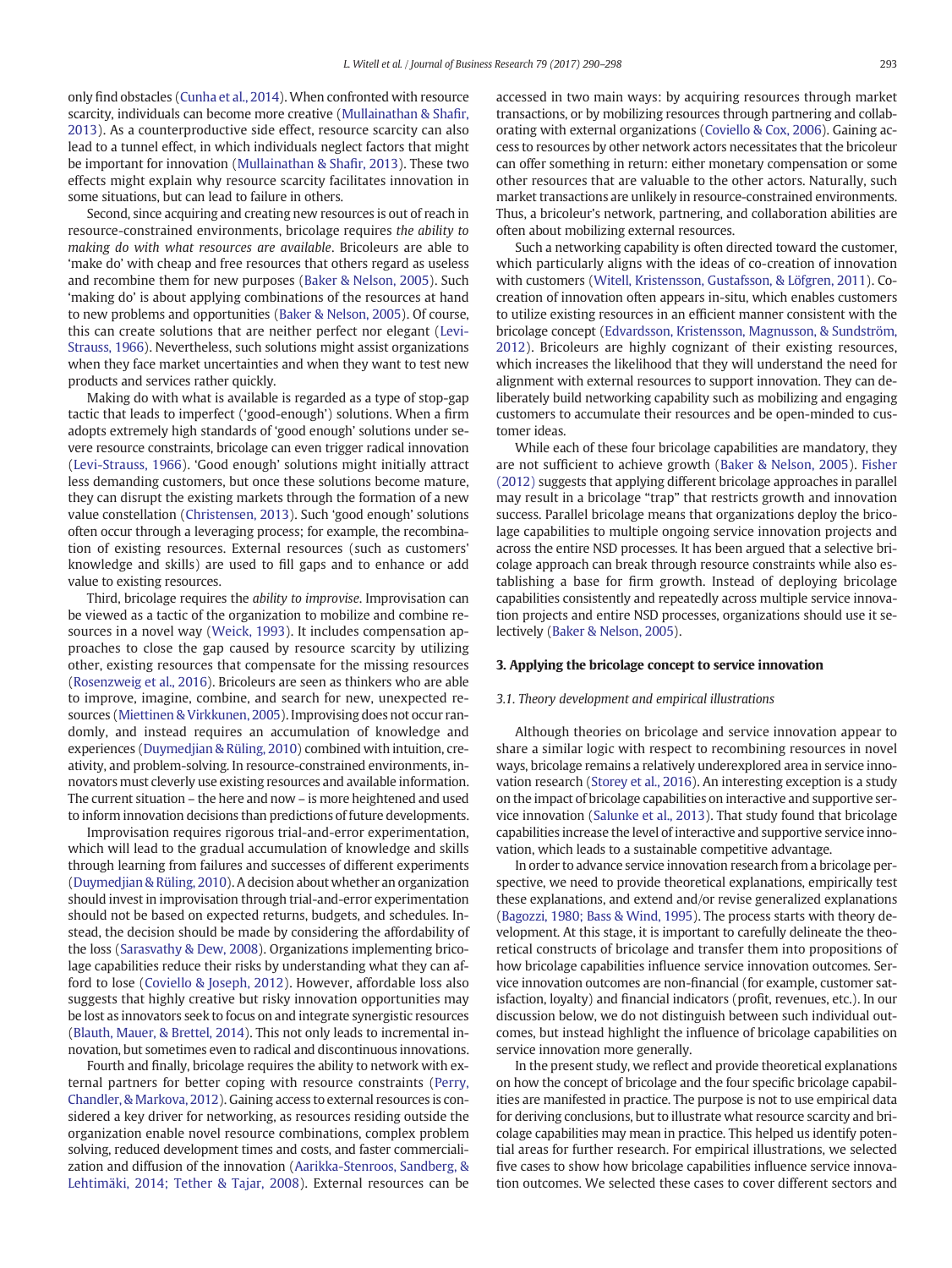types of organizations, as well as a variety of resource-constrained environments:

- 1. SOIL (Sustainable Organic Livelihood) is a non-profit organization that develops new services to improve sanitary conditions in urban slums. SOIL and its partners in the business environment lack the resources to devise promising service innovations to improve sanitary conditions. Furthermore, people living in urban slums lack the financial resources to afford an improved sanitation service. Therefore, SOIL represents an innovation context in which research scarcity is evident in the focal organization, customers, and the surrounding infrastructure.
- 2. HomeInstead is a public organization that provides customized elderly care services. HomeInstead faces internal resource constraints in terms of limited time, human resources, and financial resources to provide elderly care services.
- 3. Bosch Lab is a development unit of Bosch that has substantial experiences as an automotive supplier throughout the R&D, production, and service of car components. Bosch Lab lacks adequate internal resources to explore new service opportunities surrounding digitization and IoT technologies. In addition, since these emerging technologies are still in a state of flux and the actual service opportunities are still uncertain, the necessary resources are scarce in the entire automotive industry.
- 4. Ericsson, a global actor in the telecommunications industry, has recently launched "garage projects", in which employees and external actors on purpose are confronted with resource scarce environments similar to working as a startup company. Ericsson expected that such purposefully created resource-constrained environments (garage projects) would facilitate new services that would not have resulted from its traditional innovation approaches.
- 5. Cemex is a Mexican cement manufacturer that provides social housing services to families living close to the poverty line. These families have limited financial resources to pay for the social housing services and competences to actively participate in the house construction. In addition, Cemex traditionally sells cement to middle- and high-income families, but has limited knowledge about how to serve families living close to the poverty line.

Details of the resource constraints and bricolage capabilities for each case are summarized in Table 3. Overall, while all five cases face various resource constraints, they nevertheless attempt to innovate new

services. Instead of formalizing the NSD process, these organizations deploy a range of bricolage capabilities in response to these constraints. In the following, we discuss how bricolage capabilities influence the service innovation outcomes and summarize our discussion as research propositions illustrated in a conceptual framework.

### 3.2. Bricolage capabilities and service innovation outcomes

It has been argued that actively addressing resource scarcity influences the deployment of other bricolage capabilities in a way that enables firms to seize sustainable competitive advantages where competitors may only find obstacles ([Cunha et al., 2014](#page-7-0)). Resourceconstrained environments might heighten individual creativity [\(Mullainathan & Sha](#page-8-0)fir, 2013), which would bring ideas to practice. In case of SOIL, we observed that the founders recognized that people living in urban slums simply cannot afford a traditional pit latrine. The dense housing and regular flooding occurring in slums restricts the installation of such latrines. Even people with money and space face constraints in terms of inadequate material and components to build proper sanitation facilities (toilets). Many organizations lacked the creativity required to come up with alternative sanitation solutions, but SOIL created a mindset to tackle social problem on sanitation and continually aimed to improve the social value creation. This enhanced creativity levels across the organization, leading to a new sanitation service that customers really like and are very happy to pay for. By actively addressing resource scarcity, SOIL strengthens its ability to make do with what is available, to improvise in the (re)combination of resources, and to network with external partners. These capabilities lead to a sanitation service, which ensured customer satisfaction and achieved the expected revenues.

The Ericsson case further substantiates the positive influence that actively addressing resource constraints has on further bricolage capabilities. In Ericsson's garage projects, employees were deliberately confronted with resource-constrained environments. For a limited time, employees work as new start-up firms through the lean-start-up approach. Employees became highly motivated to circumnavigate the resource constraints and were inspired by the start-up challenge, thereby heightening their creativity. Such an enhanced creativity strengthened other bricolage capabilities. The other cases – HomeInstead and Bosch Lab – illustrate the positive influence of resource scarcity on creativity. Thus, we propose that:

#### Table 3

Bricolage capabilities and service innovation outcomes in the selected cases.

|                                                | Bosch Lab                                                                                                                                                  | Cemex                                                                                                                                                      | Ericsson                                                                                                                                     | HomeInstead                                                                                                                                           | SOIL                                                                                                                                                          |
|------------------------------------------------|------------------------------------------------------------------------------------------------------------------------------------------------------------|------------------------------------------------------------------------------------------------------------------------------------------------------------|----------------------------------------------------------------------------------------------------------------------------------------------|-------------------------------------------------------------------------------------------------------------------------------------------------------|---------------------------------------------------------------------------------------------------------------------------------------------------------------|
| Addressing<br>resource<br>scarcity<br>actively | Creating a context of resource<br>scarcity increases the<br>creativity of the innovation<br>teams.                                                         | Encouraging innovation<br>managers to live in informal<br>settlements in order to increase<br>the level of creativity.                                     | Creating a context of<br>resource scarcity, increases<br>creativity and motivation of<br>the innovation teams.                               | Caregivers are permanently<br>confronted by resource<br>scarcity and convert this into<br>new ideas for improving<br>health care services.            | Employees face severe<br>resource constraints in<br>low-income markets, but still<br>come up with interesting<br>services for solving sanitation<br>problems. |
| Making do<br>with what<br>is<br>available      | Good-enough solutions<br>originating from making do<br>with what is had at hand, were<br>not always accepted by<br>more-demanding customers.               | Ability to make do with what is<br>at hand led to simple house<br>construction services, which, in<br>turn, were sufficient to attract<br>customers.       | Ability to make do with<br>what it had at hand led to<br>basic IoT solutions. These<br>are used as demonstrations<br>of what is possible.    | Caregivers used the available<br>resources to come up with a<br>good-enough service, which<br>was tested and<br>commercialized relatively<br>quickly. | Ability to make do with what is<br>at hand led to relative simple<br>sanitation services, which in<br>turn attract many customers.                            |
| Improvising<br>when<br>combining<br>resources  | Improvising led to various<br>improvement in the digital<br>services, which increased the<br>likelihood of commercial<br>success.                          | Ability to improvise led to<br>various improvements in the<br>housing construction services,<br>which made these services<br>commercially more successful. | Ericsson's ability to<br>improvise led to various<br>adaptations of the services,<br>but they have not yet been<br>introduced on the market. | Caregivers improvised to<br>circumnavigate obstacles on<br>integrating neighbors and<br>family members leading to a<br>new health care service.       | Ability to improvise led to<br>various adaptations of the<br>services, which increased<br>customer satisfaction.                                              |
| Networking<br>with<br>external<br>partners     | Collaborating with external<br>partners can delay the<br>innovation processes, leading<br>to late market launches<br>limiting the commercial<br>successes. | Collaboration with customers<br>led sometimes to little realistic<br>customer expectations, which<br>could not inform new service<br>ideas.                | Collaborating with external<br>partners have provided<br>additional knowledge and<br>skills with positive effects<br>on the outcome.         | Networking with family<br>members and neighbors led<br>to novel self-help groups.                                                                     | Networking with women's<br>groups and carpenters reduced<br>the service costs, which in turn<br>attracted new customers.                                      |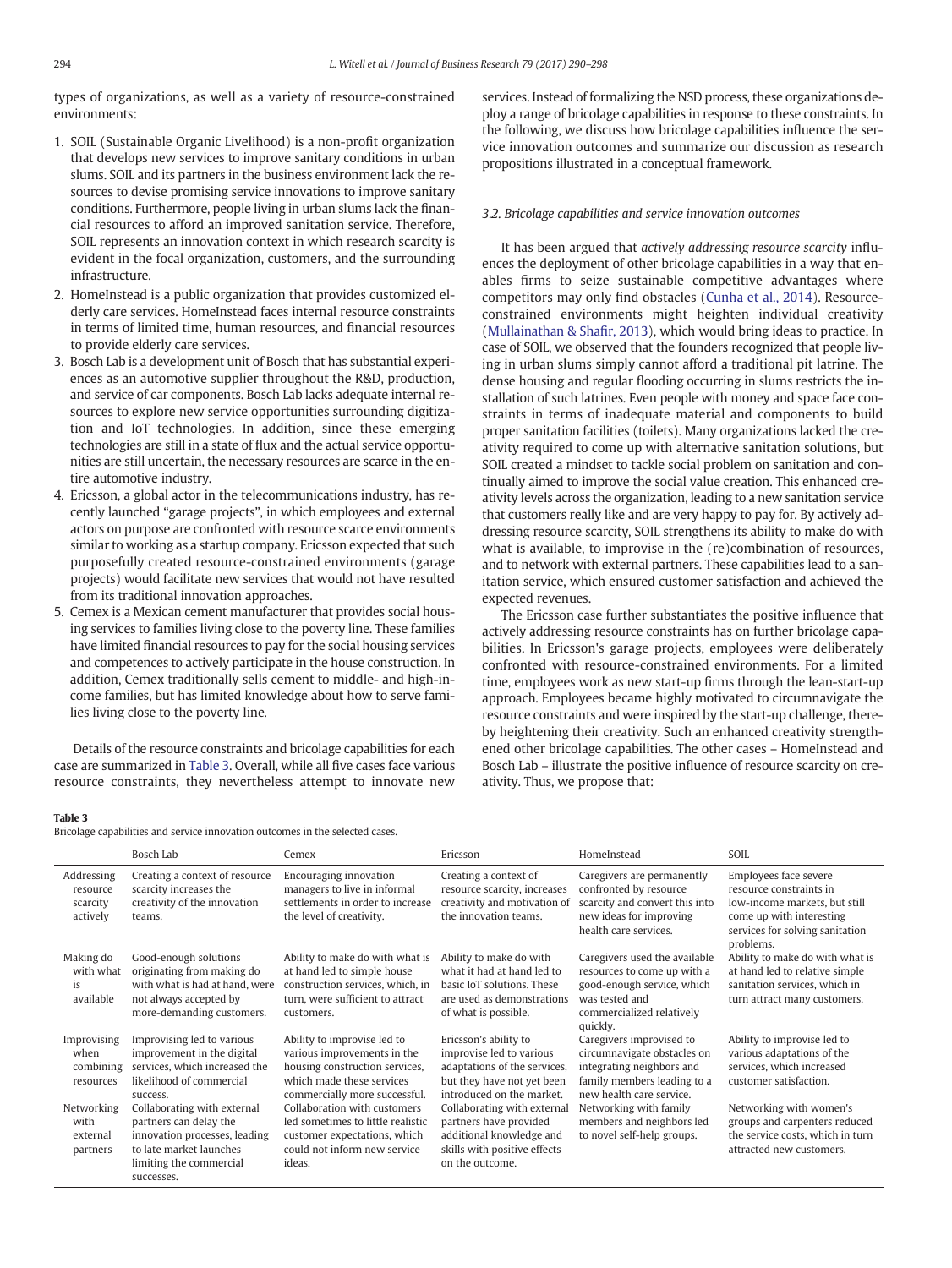Proposition 1. Addressing resource constraints actively is positively associated with strengthening bricolage capabilities of making do, improvising and networking.

Capabilities for making do with what organizations have at hand assist organizations when they face market uncertainties, and when they want to test new products and services somewhat quickly. In the case of HomeInstead, caregivers started working with family members, friends, and neighbors that were "at hand". Of course, these people had limited experience with participating actively in the value creation of elderly care services. Caregivers advised them, which led to a 'goodenough' solution for improving the elderly care services. This solution can be further tested and developed in order to turn the initial 'good enough' solution into a high-quality care service.

While the evidence of HomeInstead suggests a positive impact, the Bosch Lab case shows that making do with resources "at hand" might lead to solutions that do not become commercial successes. In the Bosch Lab, employees use the technological resources at hand for new IoT services. They immediately designed new services, which took advantage of these technological resources and tested them. These were good enough service concepts that attracted internal attention and a few customers were invited to participate in further developing and launching the services. It was recognized later that these customers were relatively undemanding in terms of the service innovation. Thus, the new service did not appeal to larger markets and more demanding customers. The Bosch Lab case illustrates that capabilities for making do with what organizations have at hand can lead to good enough solutions, which in some respects attract rather undemanding customers [\(Garud & Karnøe, 2003; Senyard, Baker, & Davidsson, 2009\)](#page-8-0). Later, organizations may face difficulties growing such solutions because they are not appealing to a larger set of customers and may be especially unappealing to highly demanding consumers ([Senyard et al., 2009](#page-8-0)).

Similarly, SOIL initially benefited from focusing on central aspects when it innovated mobile sanitation services for festivals, events, and construction sites. This tactic saved time and increased the effectiveness in the development stage. However, placing special attention on certain service elements did not really save time and eliminations actually jeopardized service revenues. SOIL initially paid attention to the treatment (composting) process, but eliminated the customer service activities in order to maintain a relationship with the compost customers. Without these activities, SOIL faced difficulties retaining the existing compost customers and the corresponding revenues.

These examples illustrate how making do eases innovation tasks by allowing attention to focus on specific and central areas, saving time and enhancing effectiveness, but how it can also delay the innovation process and reduce service quality and ultimately service revenues [\(Eisenhardt, 1989; Rosenzweig et al., 2016\)](#page-8-0). Making do is about using with what the organization has at hand to develop good enough solutions, which can be tested quickly in the market. It seems plausible that when the available resources are relatively well aligned with the needs or demand level of the market (as in the HomeInstead case), this capability leads to positive innovation outcomes. However, when the demands of the market differ considerably from the resources available, as in the Bosch Lab case, the outcome may be negative. Thus, on the basis of prior research, we established two competing propositions:

**Proposition 2a.** Capabilities for making do with what organizations have at hand are positively associated with service innovation outcomes.

Proposition 2b. Capabilities for making do with what organizations have at hand are negatively associated with service innovation outcomes.

In our illustrative cases, improvising was observed in the development and launch stages of service innovation. Improvisation in terms of intuition, imagination, and creativity leads to novel solutions, which are appreciated by customers ([Duymedjian & Rüling, 2010](#page-8-0)). In the HomeInstead case, various types of improvisation were observed. To

improvise new value creation processes after elderly patients get home from the hospitals, caregivers started to engage family members and neighbors in active roles, see also [McColl-Kennedy, Hogan, Witell,](#page-8-0) [and Snyder \(2017\).](#page-8-0) Neighbors sometimes organized shopping, but occasionally bought the wrong food. Family members and elderly patients themselves were not confident when it came to helping patients take a shower or go to the bathroom. Caregivers later utilized this improvisation experience in a novel service element, called self-help groups. These self-help groups consisted of people who used their own experience about the first days at home from the hospital for other people facing a similar situation. Such self-help groups became important actors in the value creation process and improved the value co-creation process.

Trial-and-error experimentation as a part of improvisation capabilities is assumed to have a positive impact on service innovation outcomes, emerging when organizations pay attention to an affordable loss rather than expected returns [\(Sarasvathy & Dew, 2008\)](#page-8-0). This example highlights the importance of improvisation, which leads us to propose:

Proposition 3. Improvising capabilities are positively associated with service innovation outcomes.

Finally, networking capability comprising mobilizing and collaborating with external partners for better coping with resource constraints has been argued to have a positive impact on service innovation outcomes (e.g., [Aarikka-Stenroos et al., 2014\)](#page-7-0). Due to resource constraints, SOIL was highly cognizant of its resources and could therefore understand what kind of external resources were needed. SOIL mobilized carpenters to address scarcity among their resources to produce toilets as part of the sanitation service. The organization was flexible in terms of switching among carpenters and innovative in terms of utilizing these resources as a production input. SOIL recognized that these carpenters did not have any space to carry out the construction work, so it organized space close to its offices, which served as a workshop. SOIL was also flexible and innovative when it came to networking with potential users to really test the durability of the toilets and quality of the sanitation services. They initially lacked access to users who would be interested in testing these sanitation services, so they asked their employees and their relatives to use the sanitation services. SOIL considered them as 'test laboratories' that provided assistance in changing the product design.

In contrast, Bosch Lab faced resource constraints that made them not reach the expected service innovation outcomes. Instead of being aware of available resources and understanding what external resources that were available, Bosch Lab was relatively unmindful about what external resources could be beneficial. It was mobilizing several external partners (IT experts, consulting firms, technology providers, etc.) in order to gain access to various resources. However, these various resources did not facilitate new (re)combination of resources. Thus, insufficient understanding on the resources needed from external partners impaired the impact of networking capability on service innovation outcomes.

In a similar vein, the cases illustrate both positive and negative effects of networking with customers. Collaborating with customers was highlighted as a key success factor [\(de Brentani, 2001; Edvardsson et](#page-7-0) [al., 2012](#page-7-0)). HomeInstead's caregivers recognized resource constraints for providing health care services to elderly people who had just returned home from hospital visits. Caregivers gained valuable knowledge when they observed the daily routines of elderly people. Through these observations, they learned how to integrate family members into the health care services. Integrating family members made elderly people more communicative about their expectation and needs, which in turn improved service quality.

In contrast, Cemex reached out and engaged in dialogue to collaborate with families that were potential customers in social housing programs. Interested families faced educational constraints (such as illiteracy, lack of construction skills, preoccupation with cultural habits)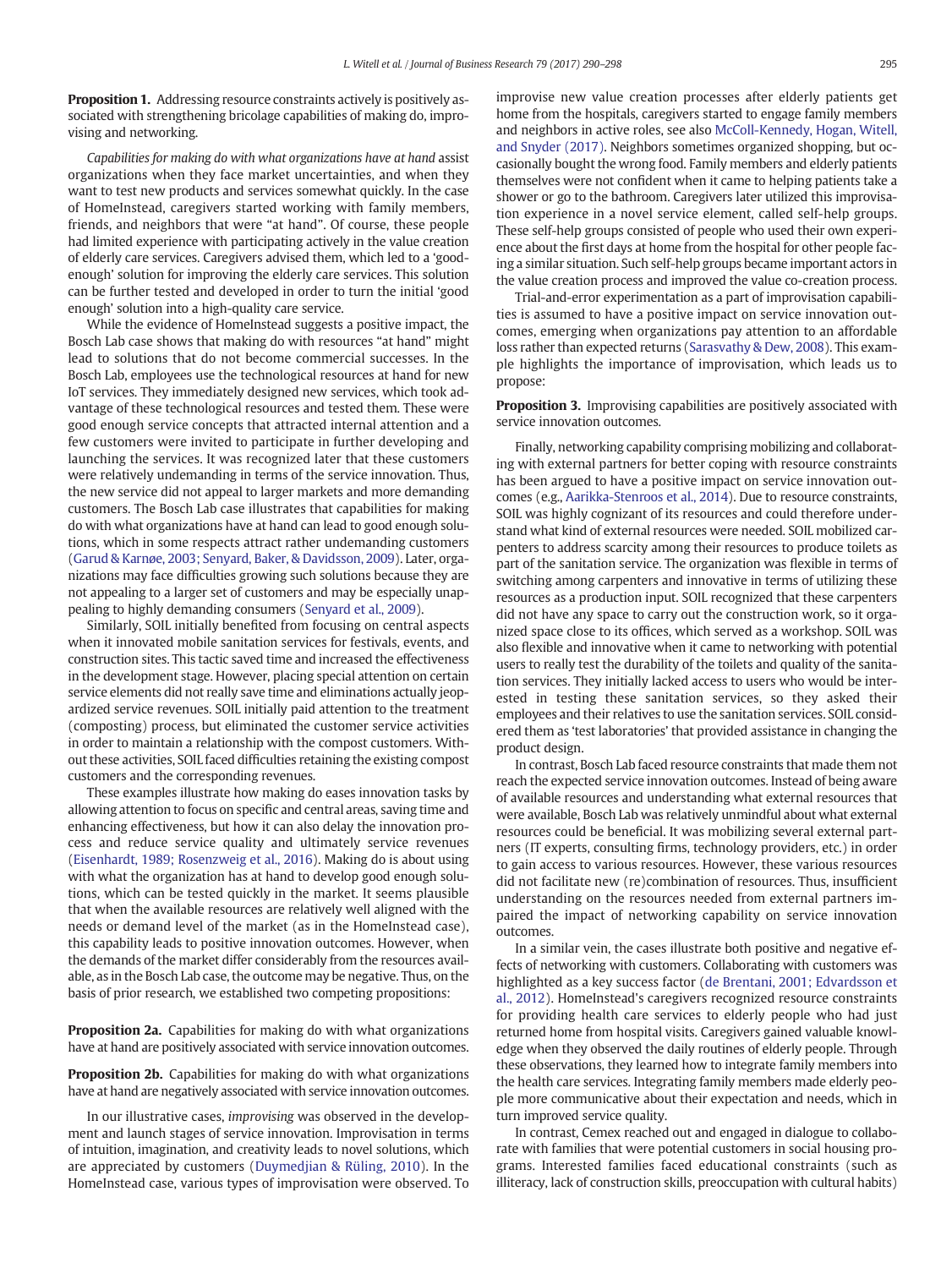and had difficulty expressing their needs and preferences. This in-depth dialogue was not able to overcome the constraints and often led to unrealistic expectations, such as houses being large residences with two floors like those they had seen in their favorite telenovelas. The dialogues with customers led to unrealistic expectations that the social housing program could not match. Customers were dissatisfied and rejected having to pay for the housing services. Consequently, networking was observed to not have improved the service innovation outcomes. Considering these and similar arguments, we again put forth two competing propositions:

Proposition 4a. Networking capabilities are positively associated with service innovation outcomes.

Proposition 4b. Networking capabilities are negatively associated with service innovation outcomes.

3.3. Conceptual model on bricolage capabilities and service innovation outcomes

Our four propositions inform a conceptual model on bricolage capabilities and service innovation. As illustrated in Fig. 1, addressing resource constraints actively does not have a direct positive effect on the service innovation outcomes. Instead, it has an indirect effect, in which bricolage capabilities such as making do, improvising, and networking mediate its influence on service innovation outcomes. Bricolage capabilities such as making do, improvising, and networking directly influence service innovation outcomes. Improvising is proposed to have a positive influence, whereas we have identified competing propositions on how making do and networking capabilities influence service innovation outcomes. In addition, we have identified several potential contingencies that are believed to influence the relationships between bricolage capabilities and service innovation outcomes.

The difference between whether the influence of bricolage capabilities is positive or negative might depend on the bricolage approach. The negative influence of capabilities on service innovation outcomes could occur if companies deploy parallel bricolage. Following [Fisher \(2012\),](#page-8-0) the four bricolage capabilities can only influence the service innovation outcomes positively if companies follow a selective bricolage approach.

Besides the bricolage approach (parallel versus selective), our conceptual model should consider the actual type of service innovation, type of resource constraints, and the actual stage in the NSD process. Our cases cover different types of services, but the question of how the type of service moderates the causal relationships underlying our propositions remains open. Thus, we recommend that our propositions should be tested for different types of services. A similar argument applies to the resource constraints. Different types of resource constraints could also moderate the relationships between bricolage capabilities and service innovation outcomes. Our propositions can be tested for constraints originating from customers, the business environments, or the organization itself. Finally, service innovation outcomes could be further differentiated according to the service innovation process (for example, design, analysis, development, and full launch). In the design stage, outcomes would be the number of new service ideas, whereas outcomes of the launch stage would be financial outcomes such as revenues and profitability as well as non-financial outcomes such as customer satisfaction and loyalty. It would be interesting to explore whether the proposed influence of bricolage capabilities differs throughout the different service innovation stages.

# 4. Conclusions

In the present research, we shift the attention of service innovation from resource-rich environments to resource-constrained environments. In addition, we go beyond the formalization of NSD processes and explore how bricolage capabilities influence service innovation outcomes. Bricolage is not expected to substitute the formalization, but rather to supplement it. Further, we extend the bricolage concept, which has been mostly applied to product and technology innovation, toward service innovation. Finally, our discussion leads to four testable propositions, which can guide and be tested by further research.

#### 4.1. Theoretical implications

In this article, we have argued to depart from the common assumption that formalizing the NSD process is the only way to improve service innovation outcomes. We suggest that more research in resourceconstrained environments is necessary, both to further advance theory



Fig. 1. Conceptual model with four propositions.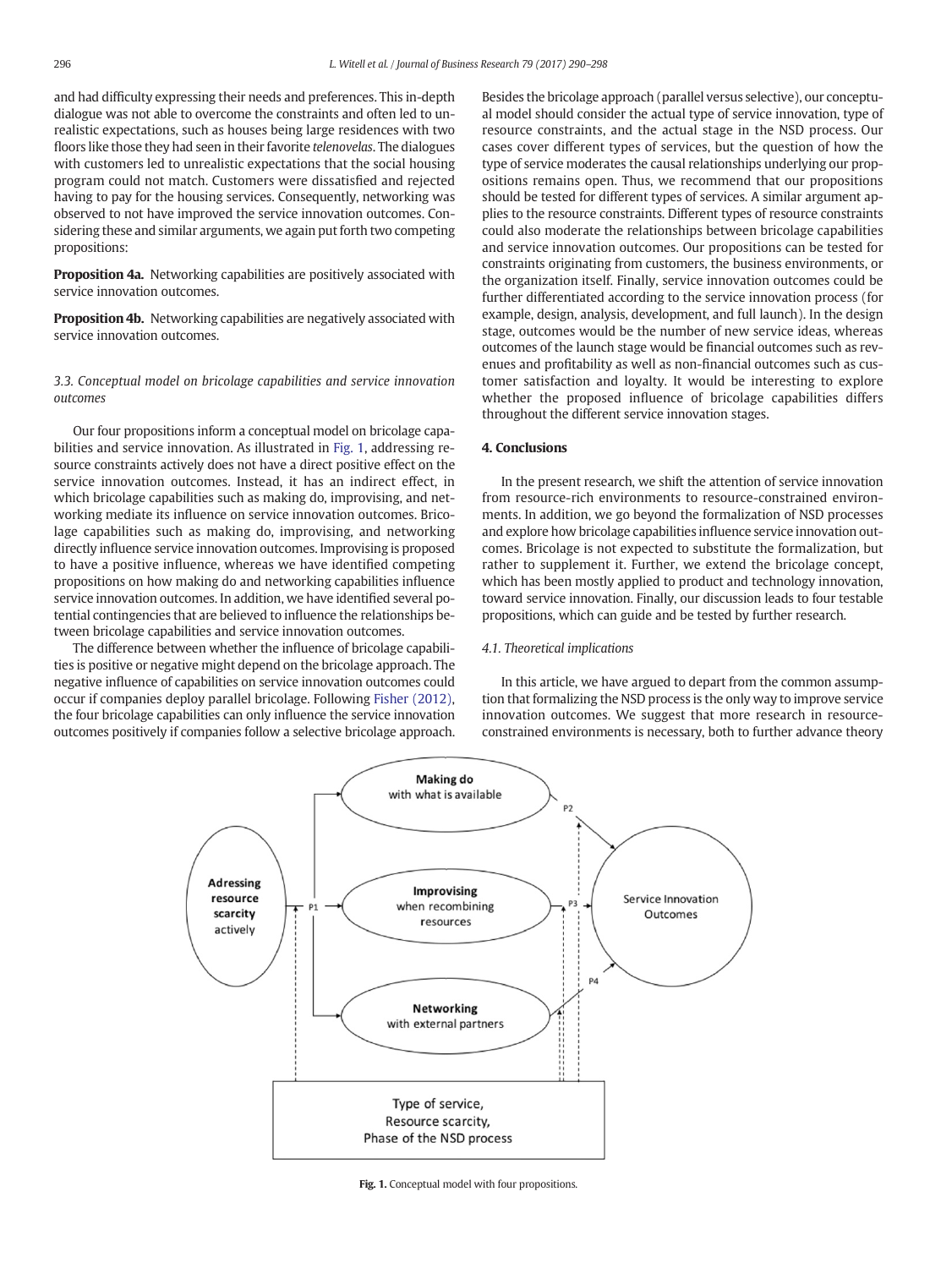<span id="page-7-0"></span>development on service innovation as well as to maintain its managerial relevance. We advanced service innovation and the bricolage concept through theory development and empirical illustrations. In order to test our four propositions, further research should continue with qualitative and quantitative studies on service innovation in resourceconstrained environments. Researchers should select the relevant empirical context, conceptualize and operationalize the necessary constructs, and consider various adaptations of the propositions.

Our five case illustrations can inform further research on relevant empirical contexts. Services such as SOIL's sanitation service targeting low-income segments – in other words, the base-of-the pyramid markets – have become a service research priority (e.g., [Fisk et al., 2016;](#page-8-0) [Gebauer & Reynoso, 2013\)](#page-8-0). Such markets are naturally resourceconstrained environments for any non-profit organization and social business, but service innovation plays a vital role in improving the well-being of consumers (Anderson & Ostrom, 2015). This empirical context resonates with the call to embed research on social innovation into service innovation literature [\(Rubalcaba, Michel, Sundbo, Brown,](#page-8-0) [& Reynoso, 2012\)](#page-8-0). The public sector, specifically health care, is another promising empirical context. Previous research has investigated service innovation in this context [\(Elg, Engström, Witell, & Poksinska, 2012](#page-8-0)), but bricolage as a response to resource constraints in healthcare could advance service research even further [\(Fuglsang & Sørensen, 2011](#page-8-0)). Finally, service innovation emerging in product companies trying to explore new technological opportunities represents another interesting empirical context. Traditional product companies lack sufficient technology resources, are uncertain how these technologies lead to new business opportunities, and cannot assess the actual risks. Thus, bricolage capabilities might help them to deal with these constraints.

In the next step, research should further develop and describe the theoretical constructs. While appropriate scales and constructs already exist for service innovation outcomes, the four bricolage capabilities require further development of new and refinement of existing scales. Bricolage has previously been operationalized through three items such as (i) the ability to combine resources in ways that challenge conventional business practices, (ii) to combine resources in a manner that extracts value from under-utilized resources, and (iii) to deploy resources in ways that allow for innovative solutions [\(Salunke et al., 2013\)](#page-8-0). We suggest that, instead of operationalizing bricolage as a single construct, bricolage should be higher-order constructs, including multiple first-order constructs. Bricolage capabilities should be conceptualized and operationalized as multiple first-order constructs for further qualitative and quantitative research.

We have developed testable propositions for further research on service innovation in resource-constrained environments. It has been argued that the capability to actively address resource constraints and the improvising capability can improve service innovation outcomes. Further research should look into the competences and skills necessary for developing these capabilities. It would be interesting to understand what competences and skills are necessary alternatively limit organizations and individuals to actively address resource constraints. Similarly, research should gain a deeper understanding of the necessary competences and skills for developing improvising capability in the service innovation process.

Interestingly, capabilities such as networking and making do with the resources at hand are core constructs in the bricolage and service innovation literature. However, we suggest that these capabilities do not automatically improve service innovation outcomes. While our empirical illustrations are not generalizable, further research should explore the circumstances under which these capabilities would improve service innovation outcomes. Whether networking capability and/or capability to make do with the resources at hand have a positive and/or negative influence on service innovation might depend on the bricolage approach (parallel versus selective).

Similarly, research should differentiate among various types of resource constraints and explore whether a negative impact only occurs for specific constraints and/or across all types of constraints. For example, networking capability (collaborating with customers) might have only a negative influence on the service innovation outcome when the customers lack the necessary resources (competences and skills) to clearly articulate their needs. Instead of looking at networking capability from a generic perspective, it might be interesting to look further into different types of networking, such as collaborating with customers and other actors. This would be consistent with the argument that (re) combinations of resources do not arise solely through the resources owned by the service provider and the customers, but are orchestrated through interactions among actors across the service system ([Srivastava](#page-8-0) [& Shainesh, 2015](#page-8-0)).

#### 4.2. Managerial implications

Managers should be aware that bricolage capabilities might be a promising alternative to a strong formalization of the NSD process. Bricolage capabilities spark creativity and infuse new service ideas into the organization. Organizations that try to implement bricolage as an alternative approach to NSD can visualize the four bricolage capabilities we have identified, and assess their current strengths and weaknesses. Our findings enable managers to take a close look at their existing bricolage capabilities and make strategic decisions for capability development. Practitioners can use our framework as a guideline for bricolage and service innovation. While our discussion of bricolage capabilities sounds rational, organizations should understand that they differ from common practices for service innovation. For example, we suggest that managers should take up ideas such Ericsson's Garage, which tries to artificially create the prerequisites for bricolage in service innovation, even if there would be more resources available.

### References

- Aarikka-Stenroos, L., Sandberg, B., & Lehtimäki, T. (2014). [Networks for the commerciali](http://refhub.elsevier.com/S0148-2963(17)30109-1/rf0005)[zation of innovations: A review of how divergent network actors contribute.](http://refhub.elsevier.com/S0148-2963(17)30109-1/rf0005) [Industrial Marketing Management](http://refhub.elsevier.com/S0148-2963(17)30109-1/rf0005), 43(3), 365–381.
- Andersen, O. J. (2008). [A bottom-up perspective on innovations: Mobilizing knowledge](http://refhub.elsevier.com/S0148-2963(17)30109-1/rf0010) [and social capital through innovative processes of bricolage.](http://refhub.elsevier.com/S0148-2963(17)30109-1/rf0010) Administration and Society, 40[\(1\), 54](http://refhub.elsevier.com/S0148-2963(17)30109-1/rf0010)–78.
- Anderson, L., & Ostrom, A. L. (2015). [Transformative service research advancing our](http://refhub.elsevier.com/S0148-2963(17)30109-1/rf0015) [knowledge about service and well-being.](http://refhub.elsevier.com/S0148-2963(17)30109-1/rf0015) Journal of Service Research, 18(3), 243–249. Bagozzi, R. P. (1980). [Causal models in marketing.](http://refhub.elsevier.com/S0148-2963(17)30109-1/rf0020) New York: Wiley.
- Baker, T. (2007). [Resources in play: Bricolage in the toy store\(y\).](http://refhub.elsevier.com/S0148-2963(17)30109-1/rf0025) Journal of Business [Venturing](http://refhub.elsevier.com/S0148-2963(17)30109-1/rf0025), 22(5), 694–711.
- Baker, T., & Nelson, R. E. (2005). [Creating something from nothing: Resource construction](http://refhub.elsevier.com/S0148-2963(17)30109-1/rf0035) [through entrepreneurial bricolage.](http://refhub.elsevier.com/S0148-2963(17)30109-1/rf0035) Administrative Science Quarterly, 50(3), 329–366.
- Barrett, A., Bergin, A., FitzGerald, J., Lambert, D., McCoy, D., Morgenroth, E., ... Studnicka, Z. (2015). [Scoping the possible economic implications of Brexit on Ireland.](http://refhub.elsevier.com/S0148-2963(17)30109-1/rf0040) ESRI [Research Series](http://refhub.elsevier.com/S0148-2963(17)30109-1/rf0040), 48.
- Bass, F. M., & Wind, J. (1995). [Introduction to the special issue: Empirical generalizations](http://refhub.elsevier.com/S0148-2963(17)30109-1/rf0045) in marketing. [Marketing Science](http://refhub.elsevier.com/S0148-2963(17)30109-1/rf0045), 14(3), G1–G5.
- Biemans, W. G., Griffin, A., & Moenaert, R. K. (2015). [New service development: How the](http://refhub.elsevier.com/S0148-2963(17)30109-1/rf0050) fi[eld developed, its current status and recommendations for moving the](http://refhub.elsevier.com/S0148-2963(17)30109-1/rf0050) field forward. [Journal of Product Innovation Management](http://refhub.elsevier.com/S0148-2963(17)30109-1/rf0050), 33(4), 382–397.
- Blauth, M., Mauer, R., & Brettel, M. (2014). [Fostering creativity in new product develop](http://refhub.elsevier.com/S0148-2963(17)30109-1/rf0055)[ment through entrepreneurial decision making.](http://refhub.elsevier.com/S0148-2963(17)30109-1/rf0055) Creativity and Innovation [Management](http://refhub.elsevier.com/S0148-2963(17)30109-1/rf0055), 23(4), 495–509.
- de Brentani, U. (2001). [Innovative versus incremental new business services: Different](http://refhub.elsevier.com/S0148-2963(17)30109-1/rf0060) keys for achieving success. [Journal of Product Innovation Management](http://refhub.elsevier.com/S0148-2963(17)30109-1/rf0060), 18(3), 169–[187.](http://refhub.elsevier.com/S0148-2963(17)30109-1/rf0060)
- Christensen, C. (2013). [The innovator's dilemma: When new technologies cause great](http://refhub.elsevier.com/S0148-2963(17)30109-1/rf0065) firms to fail. [Harvard Business Review Press.](http://refhub.elsevier.com/S0148-2963(17)30109-1/rf0065)
- Ciborra, C. U. (1996). [The platform organization: Recombining strategies, structures, and](http://refhub.elsevier.com/S0148-2963(17)30109-1/rf0070) surprises. [Organization Science](http://refhub.elsevier.com/S0148-2963(17)30109-1/rf0070), 7(2), 103-118.
- Cooper, R. G., & de Brentani, U. (1991). New industrial fi[nancial services: What distin](http://refhub.elsevier.com/S0148-2963(17)30109-1/rf0075)guishes the winners. [Journal of Product Innovation Management](http://refhub.elsevier.com/S0148-2963(17)30109-1/rf0075), 8(2), 75–90.
- Coviello, N. E., & Cox, M. P. (2006). [The resource dynamics of international new venture](http://refhub.elsevier.com/S0148-2963(17)30109-1/rf0080) networks. [Journal of International Entrepreneurship](http://refhub.elsevier.com/S0148-2963(17)30109-1/rf0080), 4(2–3), 113–132.
- Coviello, N. E., & Joseph, R. M. (2012). [Creating major innovations with customers: In](http://refhub.elsevier.com/S0148-2963(17)30109-1/rf0085)[sights from small and young technology](http://refhub.elsevier.com/S0148-2963(17)30109-1/rf0085) firms. Journal of Marketing, 76(6), 87–104.
- Cunha, R. A., Oliveira, P., Rosado, P., & Habib, N. (2014). [Product innovation in resource](http://refhub.elsevier.com/S0148-2963(17)30109-1/rf0090)[poor environments: Three research streams.](http://refhub.elsevier.com/S0148-2963(17)30109-1/rf0090) Journal of Product Innovation [Management](http://refhub.elsevier.com/S0148-2963(17)30109-1/rf0090), 31(2), 202–210.
- Desa, G. (2012). [Resource mobilization in international social entrepreneurship: Bricolage](http://refhub.elsevier.com/S0148-2963(17)30109-1/rf0095) [as a mechanism of institutional transformation.](http://refhub.elsevier.com/S0148-2963(17)30109-1/rf0095) Entrepreneurship: Theory and Practice, 36[\(4\), 727](http://refhub.elsevier.com/S0148-2963(17)30109-1/rf0095)–751.